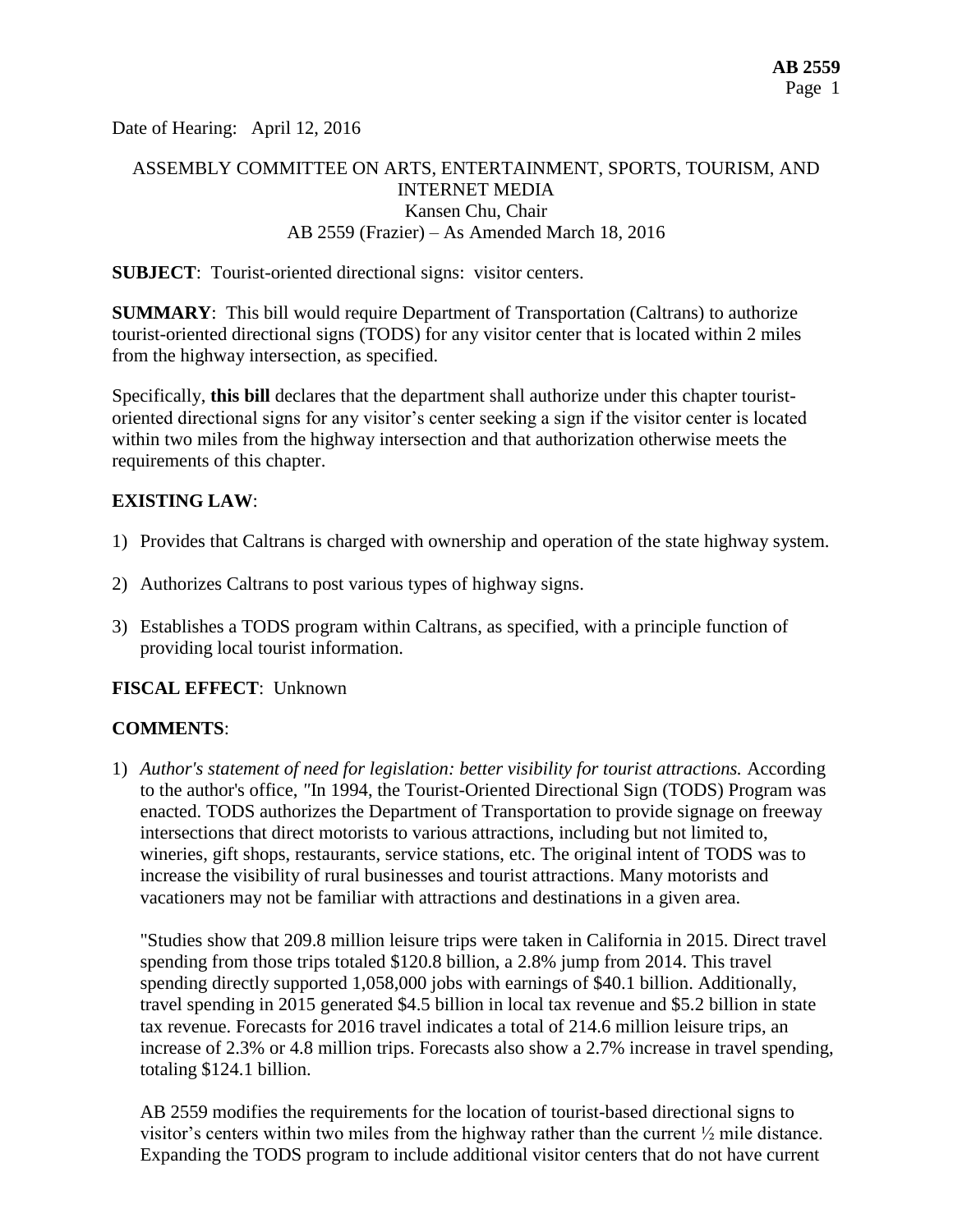directional signs will increase motorists' awareness and accessibility to more of California's many attractions and destinations and will in turn generate further economic benefits to the state."

## 2) *Background*:

- a) *Proposal would alter existing regulation on TODS distance from highways*. This bill would specify that, "The department shall authorize under this chapter tourist-oriented directional signs for any visitor's center seeking a sign if the visitor center is located within two miles from the highway intersection and that authorization otherwise meets the requirements of this chapter." This new language to the code would alter existing Caltrans practice as contained in the California Manual on Uniform Traffic Control Devices (California MUTCD), which currently declares with regard to Tourist Information signage, that "Facilities should be within 0.5 miles of the highway..." (California MUTCD, Chapter 21, part 2I, p. 566).
- b) *How the California TODS program operates*. According to information contained on the Caltrans website, the following describes the TODS program:
	- i) Tourist-Oriented Directional Signs (TODS) Program is a California sign program that was authorized by the California State Legislature through the passage of State Assembly Bill 2339 in 1994. The purpose of the program is to guide "out-of-town" travelers to California's tourist attractions. The Bill requires that Caltrans establish and charge a fee to place and maintain these generic TODS. Businesses such as wineries, gift shops, restaurants, arts and crafts shops, etc. can qualify if the eligibility requirements are met.
		- (1) Signs are NOT allowed:
		- (2) On freeways and expressways
		- (3) On congested highways
		- (4) Within any city limits
		- (5) Within areas of population exceeding 50,000
		- (6) If the business is adjacent to and visible from the highway
		- (7) If business has on-premise or off-premise signing
	- ii) The cost for one panel, one direction is \$400.00 for the initial permitee and Caltrans Maintenance maintains the sign panel(s), broken down as follows: (1) \$70.00 - Non-refundable eligibility/application fee
		- (2) \$30.00 Annual Maintenance fee per panel per direction
		- (3) \$300.00 Installation/Processing fee per panel per direction
- 3) *Prior related legislation*. AB 2339 (O'Connell), Chapter 572, Legislation of 1994, established the California TODS program in order to increase the visibility of rural businesses and tourist attractions, particularly those businesses not immediately visible from a state highway. According to the Assembly Transportation Committee analysis, "The rationale (for the bill) is that many motorists on vacation trips do not necessarily know what attractions and destinations exist in a given area. TODS are characterized by sponsors as being more effective and less expensive than other means of advertising, such as brochures,